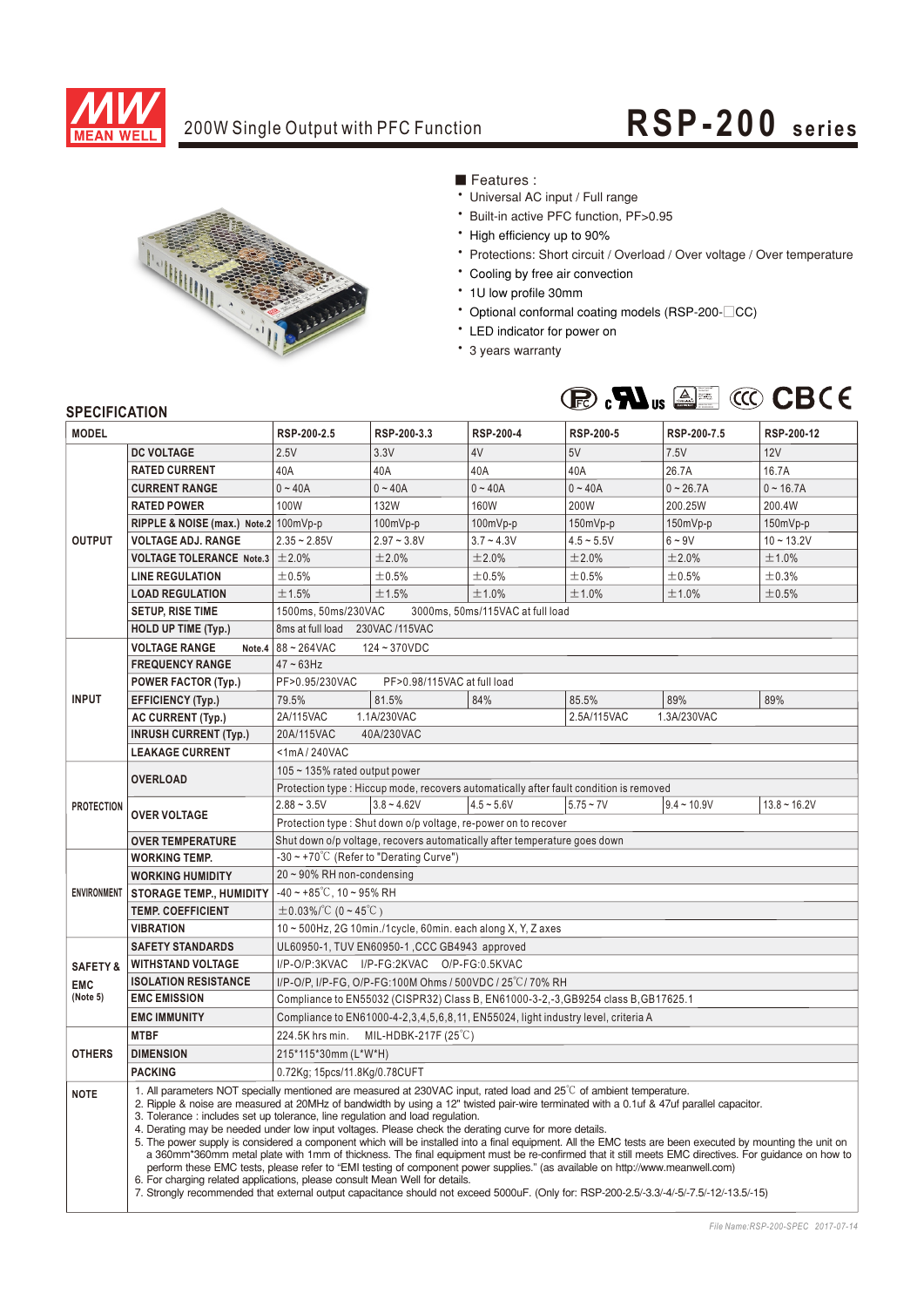

## 200W Single Output with PFC Function **RSP-200** series



■ Features :

- Universal AC input / Full range
- \* Built-in active PFC function, PF>0.95
- High efficiency up to 90%
- \* Protections: Short circuit / Overload / Over voltage / Over temperature
- \* Cooling by free air convection
- \* 1U low profile 30mm
- Optional conformal coating models (RSP-200-CC)
- \* LED indicator for power on
- \* 3 years warranty



### **SPECIFICATION**

| <b>JELUIFIUAI IUN</b><br><b>MODEL</b> |                                           | RSP-200-13.5                                                                                                                                                                                                                                                                                                                                                                                                                                                                                                                                                                                                                                                                                                                                                                                                                                                                                                                                                                                  | RSP-200-15     | RSP-200-24     | RSP-200-27     | RSP-200-36     | RSP-200-48   |  |  |  |
|---------------------------------------|-------------------------------------------|-----------------------------------------------------------------------------------------------------------------------------------------------------------------------------------------------------------------------------------------------------------------------------------------------------------------------------------------------------------------------------------------------------------------------------------------------------------------------------------------------------------------------------------------------------------------------------------------------------------------------------------------------------------------------------------------------------------------------------------------------------------------------------------------------------------------------------------------------------------------------------------------------------------------------------------------------------------------------------------------------|----------------|----------------|----------------|----------------|--------------|--|--|--|
|                                       | <b>DC VOLTAGE</b>                         | 13.5V                                                                                                                                                                                                                                                                                                                                                                                                                                                                                                                                                                                                                                                                                                                                                                                                                                                                                                                                                                                         | 15V            | <b>24V</b>     | 27V            | 36V            | 48V          |  |  |  |
| <b>OUTPUT</b>                         | <b>RATED CURRENT</b>                      | 14.9A                                                                                                                                                                                                                                                                                                                                                                                                                                                                                                                                                                                                                                                                                                                                                                                                                                                                                                                                                                                         | 13.4A          | 8.4A           | 7.5A           | 5.56A          | 4.2A         |  |  |  |
|                                       | <b>CURRENT RANGE</b>                      | $0 - 14.9A$                                                                                                                                                                                                                                                                                                                                                                                                                                                                                                                                                                                                                                                                                                                                                                                                                                                                                                                                                                                   | $0 - 13.4A$    | $0 - 8.4A$     | $0 - 7.5A$     | $0 - 5.56A$    | $0 - 4.2A$   |  |  |  |
|                                       | <b>RATED POWER</b>                        | 201.15W                                                                                                                                                                                                                                                                                                                                                                                                                                                                                                                                                                                                                                                                                                                                                                                                                                                                                                                                                                                       | 201W           | 201.6W         | 202.5W         | 200.16W        | 201.6W       |  |  |  |
|                                       | RIPPLE & NOISE (max.) Note.2 150mVp-p     |                                                                                                                                                                                                                                                                                                                                                                                                                                                                                                                                                                                                                                                                                                                                                                                                                                                                                                                                                                                               | 150mVp-p       | 150mVp-p       | 200mVp-p       | 220mVp-p       | 240mVp-p     |  |  |  |
|                                       | <b>VOLTAGE ADJ. RANGE</b>                 | $12 - 15V$                                                                                                                                                                                                                                                                                                                                                                                                                                                                                                                                                                                                                                                                                                                                                                                                                                                                                                                                                                                    | $13.5 - 18V$   | $20 - 26.4V$   | $26 - 31.5V$   | $32.4 - 39.6V$ | $41 - 56V$   |  |  |  |
|                                       | <b>VOLTAGE TOLERANCE Note.3</b>           | ±1.0%                                                                                                                                                                                                                                                                                                                                                                                                                                                                                                                                                                                                                                                                                                                                                                                                                                                                                                                                                                                         | ±1.0%          | ±1.0%          | ±1.0%          | ±1.0%          | ±1.0%        |  |  |  |
|                                       | <b>LINE REGULATION</b>                    | ±0.3%                                                                                                                                                                                                                                                                                                                                                                                                                                                                                                                                                                                                                                                                                                                                                                                                                                                                                                                                                                                         | ±0.3%          | ±0.2%          | ±0.2%          | ±0.2%          | ±0.2%        |  |  |  |
|                                       | <b>LOAD REGULATION</b>                    | ±0.5%                                                                                                                                                                                                                                                                                                                                                                                                                                                                                                                                                                                                                                                                                                                                                                                                                                                                                                                                                                                         | ±0.5%          | ±0.5%          | ±0.5%          | ±0.5%          | ±0.5%        |  |  |  |
|                                       | <b>SETUP, RISE TIME</b>                   | 1500ms, 50ms/230VAC<br>3000ms, 50ms/115VAC at full load                                                                                                                                                                                                                                                                                                                                                                                                                                                                                                                                                                                                                                                                                                                                                                                                                                                                                                                                       |                |                |                |                |              |  |  |  |
|                                       | <b>HOLD UP TIME (Typ.)</b>                | 8ms at full load<br>230VAC /115VAC                                                                                                                                                                                                                                                                                                                                                                                                                                                                                                                                                                                                                                                                                                                                                                                                                                                                                                                                                            |                |                |                |                |              |  |  |  |
|                                       | <b>VOLTAGE RANGE</b>                      | Note.4 $ 88 - 264$ VAC<br>124~370VDC                                                                                                                                                                                                                                                                                                                                                                                                                                                                                                                                                                                                                                                                                                                                                                                                                                                                                                                                                          |                |                |                |                |              |  |  |  |
|                                       | <b>FREQUENCY RANGE</b>                    | $47 \sim 63$ Hz                                                                                                                                                                                                                                                                                                                                                                                                                                                                                                                                                                                                                                                                                                                                                                                                                                                                                                                                                                               |                |                |                |                |              |  |  |  |
| <b>INPUT</b>                          | <b>POWER FACTOR (Typ.)</b>                | PF>0.95/230VAC<br>PF>0.98/115VAC at full load                                                                                                                                                                                                                                                                                                                                                                                                                                                                                                                                                                                                                                                                                                                                                                                                                                                                                                                                                 |                |                |                |                |              |  |  |  |
|                                       | <b>EFFICIENCY (Typ.)</b>                  | 89%                                                                                                                                                                                                                                                                                                                                                                                                                                                                                                                                                                                                                                                                                                                                                                                                                                                                                                                                                                                           | 89.5%          | 89.5%          | 89%            | 90%            | 90%          |  |  |  |
|                                       | <b>AC CURRENT (Typ.)</b>                  | 2.5A/115VAC<br>1.3A/230VAC                                                                                                                                                                                                                                                                                                                                                                                                                                                                                                                                                                                                                                                                                                                                                                                                                                                                                                                                                                    |                |                |                |                |              |  |  |  |
|                                       | <b>INRUSH CURRENT (Typ.)</b>              | 20A/115VAC<br>40A/230VAC                                                                                                                                                                                                                                                                                                                                                                                                                                                                                                                                                                                                                                                                                                                                                                                                                                                                                                                                                                      |                |                |                |                |              |  |  |  |
|                                       | <b>LEAKAGE CURRENT</b>                    | $<$ 1mA/240VAC                                                                                                                                                                                                                                                                                                                                                                                                                                                                                                                                                                                                                                                                                                                                                                                                                                                                                                                                                                                |                |                |                |                |              |  |  |  |
|                                       | <b>OVERLOAD</b>                           | $105 - 135\%$ rated output power                                                                                                                                                                                                                                                                                                                                                                                                                                                                                                                                                                                                                                                                                                                                                                                                                                                                                                                                                              |                |                |                |                |              |  |  |  |
|                                       |                                           | Protection type: Hiccup mode, recovers automatically after fault condition is removed                                                                                                                                                                                                                                                                                                                                                                                                                                                                                                                                                                                                                                                                                                                                                                                                                                                                                                         |                |                |                |                |              |  |  |  |
| <b>PROTECTION</b>                     | <b>OVER VOLTAGE</b>                       | $15.7 - 18.4V$                                                                                                                                                                                                                                                                                                                                                                                                                                                                                                                                                                                                                                                                                                                                                                                                                                                                                                                                                                                | $18.8 - 21.8V$ | $27.6 - 32.4V$ | $32.9 - 38.3V$ | $41.4 - 48.6V$ | $58.4 - 68V$ |  |  |  |
|                                       |                                           | Protection type: Shut down o/p voltage, re-power on to recover                                                                                                                                                                                                                                                                                                                                                                                                                                                                                                                                                                                                                                                                                                                                                                                                                                                                                                                                |                |                |                |                |              |  |  |  |
|                                       | <b>OVER TEMPERATURE</b>                   | Shut down o/p voltage, recovers automatically after temperature goes down                                                                                                                                                                                                                                                                                                                                                                                                                                                                                                                                                                                                                                                                                                                                                                                                                                                                                                                     |                |                |                |                |              |  |  |  |
| <b>ENVIRONMENT</b>                    | <b>WORKING TEMP.</b>                      | -30 ~ +70°C (Refer to "Derating Curve")                                                                                                                                                                                                                                                                                                                                                                                                                                                                                                                                                                                                                                                                                                                                                                                                                                                                                                                                                       |                |                |                |                |              |  |  |  |
|                                       | <b>WORKING HUMIDITY</b>                   | 20~90% RH non-condensing                                                                                                                                                                                                                                                                                                                                                                                                                                                                                                                                                                                                                                                                                                                                                                                                                                                                                                                                                                      |                |                |                |                |              |  |  |  |
|                                       | <b>STORAGE TEMP., HUMIDITY</b>            | $-40 \sim +85^{\circ}$ C, 10 ~ 95% RH                                                                                                                                                                                                                                                                                                                                                                                                                                                                                                                                                                                                                                                                                                                                                                                                                                                                                                                                                         |                |                |                |                |              |  |  |  |
|                                       | <b>TEMP. COEFFICIENT</b>                  | $\pm$ 0.03%/°C (0~45°C)                                                                                                                                                                                                                                                                                                                                                                                                                                                                                                                                                                                                                                                                                                                                                                                                                                                                                                                                                                       |                |                |                |                |              |  |  |  |
|                                       | <b>VIBRATION</b>                          | 10~500Hz, 2G 10min./1cycle, 60min. each along X, Y, Z axes                                                                                                                                                                                                                                                                                                                                                                                                                                                                                                                                                                                                                                                                                                                                                                                                                                                                                                                                    |                |                |                |                |              |  |  |  |
|                                       | <b>SAFETY STANDARDS</b>                   | UL60950-1, TUV EN60950-1, CCC GB4943 approved                                                                                                                                                                                                                                                                                                                                                                                                                                                                                                                                                                                                                                                                                                                                                                                                                                                                                                                                                 |                |                |                |                |              |  |  |  |
| <b>SAFETY &amp;</b>                   | <b>WITHSTAND VOLTAGE</b>                  | I/P-O/P:3KVAC I/P-FG:2KVAC O/P-FG:0.5KVAC                                                                                                                                                                                                                                                                                                                                                                                                                                                                                                                                                                                                                                                                                                                                                                                                                                                                                                                                                     |                |                |                |                |              |  |  |  |
| <b>EMC</b>                            | <b>ISOLATION RESISTANCE</b>               | I/P-O/P, I/P-FG, O/P-FG:100M Ohms / 500VDC / 25°C / 70% RH                                                                                                                                                                                                                                                                                                                                                                                                                                                                                                                                                                                                                                                                                                                                                                                                                                                                                                                                    |                |                |                |                |              |  |  |  |
| (Note 5)                              | <b>EMC EMISSION</b>                       | Compliance to EN55032 (CISPR32) Class B, EN61000-3-2,-3, GB9254 class B, GB17625.1                                                                                                                                                                                                                                                                                                                                                                                                                                                                                                                                                                                                                                                                                                                                                                                                                                                                                                            |                |                |                |                |              |  |  |  |
|                                       | <b>EMC IMMUNITY</b>                       | Compliance to EN61000-4-2, 3, 4, 5, 6, 8, 11, EN55024, light industry level, criteria A                                                                                                                                                                                                                                                                                                                                                                                                                                                                                                                                                                                                                                                                                                                                                                                                                                                                                                       |                |                |                |                |              |  |  |  |
|                                       | <b>MTBF</b>                               | 224.5K hrs min.<br>MIL-HDBK-217F (25°C)                                                                                                                                                                                                                                                                                                                                                                                                                                                                                                                                                                                                                                                                                                                                                                                                                                                                                                                                                       |                |                |                |                |              |  |  |  |
| <b>OTHERS</b>                         | <b>DIMENSION</b>                          | 215*115*30mm (L*W*H)                                                                                                                                                                                                                                                                                                                                                                                                                                                                                                                                                                                                                                                                                                                                                                                                                                                                                                                                                                          |                |                |                |                |              |  |  |  |
|                                       | <b>PACKING</b>                            | 0.72Kg; 15pcs/11.8Kg/0.78CUFT                                                                                                                                                                                                                                                                                                                                                                                                                                                                                                                                                                                                                                                                                                                                                                                                                                                                                                                                                                 |                |                |                |                |              |  |  |  |
| <b>NOTE</b>                           | (as available on http://www.meanwell.com) | 1. All parameters NOT specially mentioned are measured at 230VAC input, rated load and 25 <sup>°</sup> C of ambient temperature.<br>2. Ripple & noise are measured at 20MHz of bandwidth by using a 12" twisted pair-wire terminated with a 0.1uf & 47uf parallel capacitor.<br>3. Tolerance: includes set up tolerance, line regulation and load regulation.<br>4. Derating may be needed under low input voltages. Please check the derating curve for more details.<br>5. The power supply is considered a component which will be installed into a final equipment. The final equipment must be re-confirmed that it still meets<br>EMC directives. For guidance on how to perform these EMC tests, please refer to "EMI testing of component power supplies."<br>6. For charging related applications, please consult Mean Well for details.<br>7. Strongly recommended that external output capacitance should not exceed 5000uF. (Only for: RSP-200-2.5/-3.3/-4/-5/-7.5/-12/-13.5/-15) |                |                |                |                |              |  |  |  |